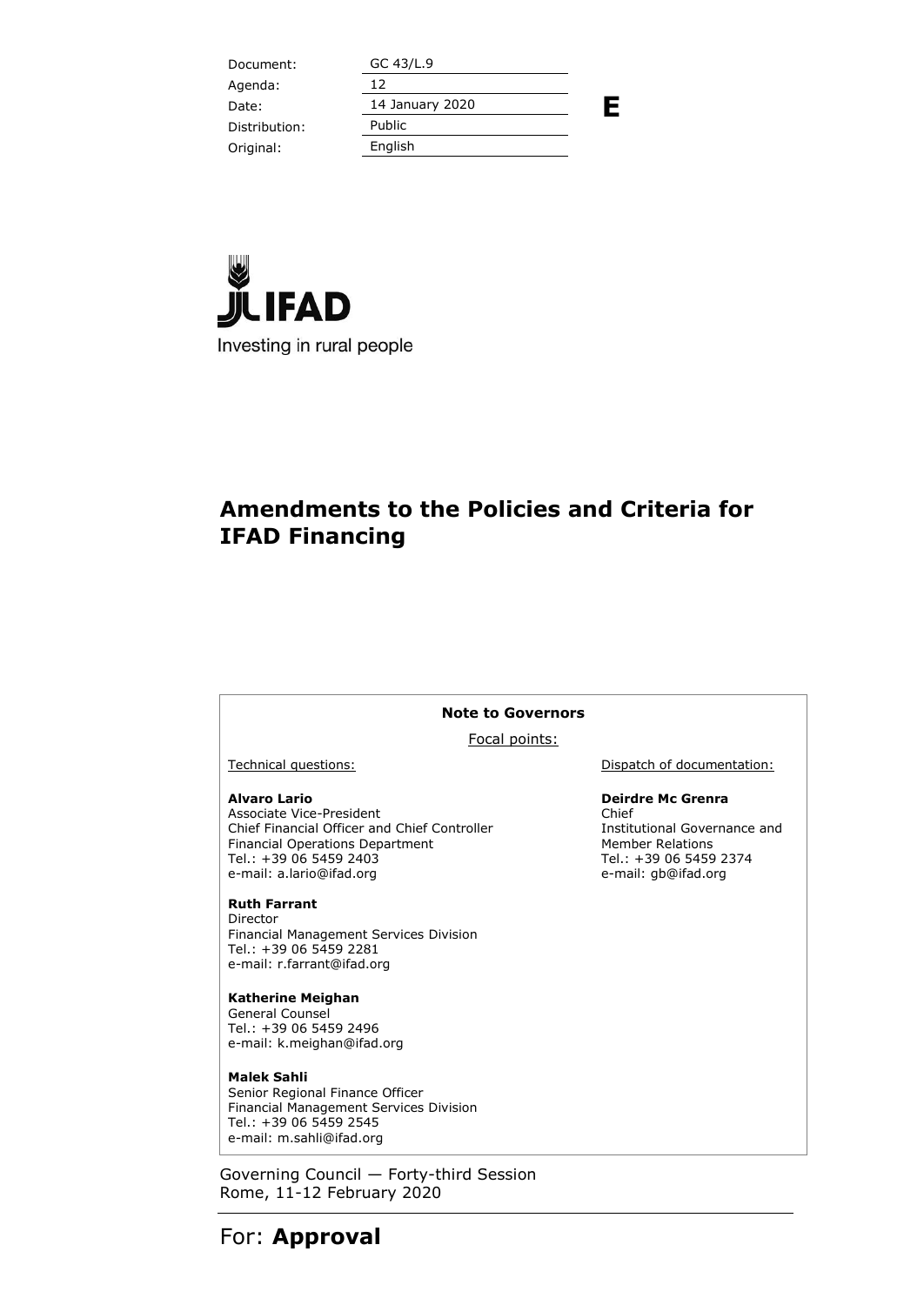### **Amendments to the Policies and Criteria for IFAD Financing**

# **Recommendation for approval**

In accordance with the recommendation of the Executive Board at its 128<sup>th</sup> session in December 2019, the Governing Council is invited to adopt the resolution contained in section III.

# **I. Introduction**

- 1. At its 128<sup>th</sup> session in December 2019, the Executive Board approved relevant items contained in the document entitled Debt Sustainability Framework (DSF) Reform (EB 2019/128/R.44), aimed at building a tailored IFAD response and maximizing the use of official development assistance for the poorest countries, while adhering to the international architecture of support for debt distress management. This implies: using the World Bank/International Monetary Fund DSF for Low-Income Countries as the basis for grant resource allocations; no unsustainable additional debt burden to highly indebted countries; and a reinforced high level of concessionality.
- 2. The changes proposed will support IFAD in continuing to provide assistance to countries with the highest developmental needs in the future, tailored to the trends and circumstances of each replenishment, while preserving its financial sustainability in terms of both capital and liquidity. The changes also provide Member States with the flexibility to pledge additional resources in a way that directly increases commitments to poorer countries on a replenishment-by-replenishment basis in a transparent and predictable manner.

## **II. Revision of the Policies and Criteria for IFAD Financing**

- 3. The Debt Sustainability Framework Reform approved by the Executive Board requires an amendment to the Policies and Criteria for IFAD Financing. The respective resolutions to this effect have been merged for submission to the Governing Council.
- 4. With regard to the Update of Financing Terms, an amendment is required for the following proposed change:
	- (i) Introduction of a new lending term with a high concessionality level to be known as the super highly concessional loan.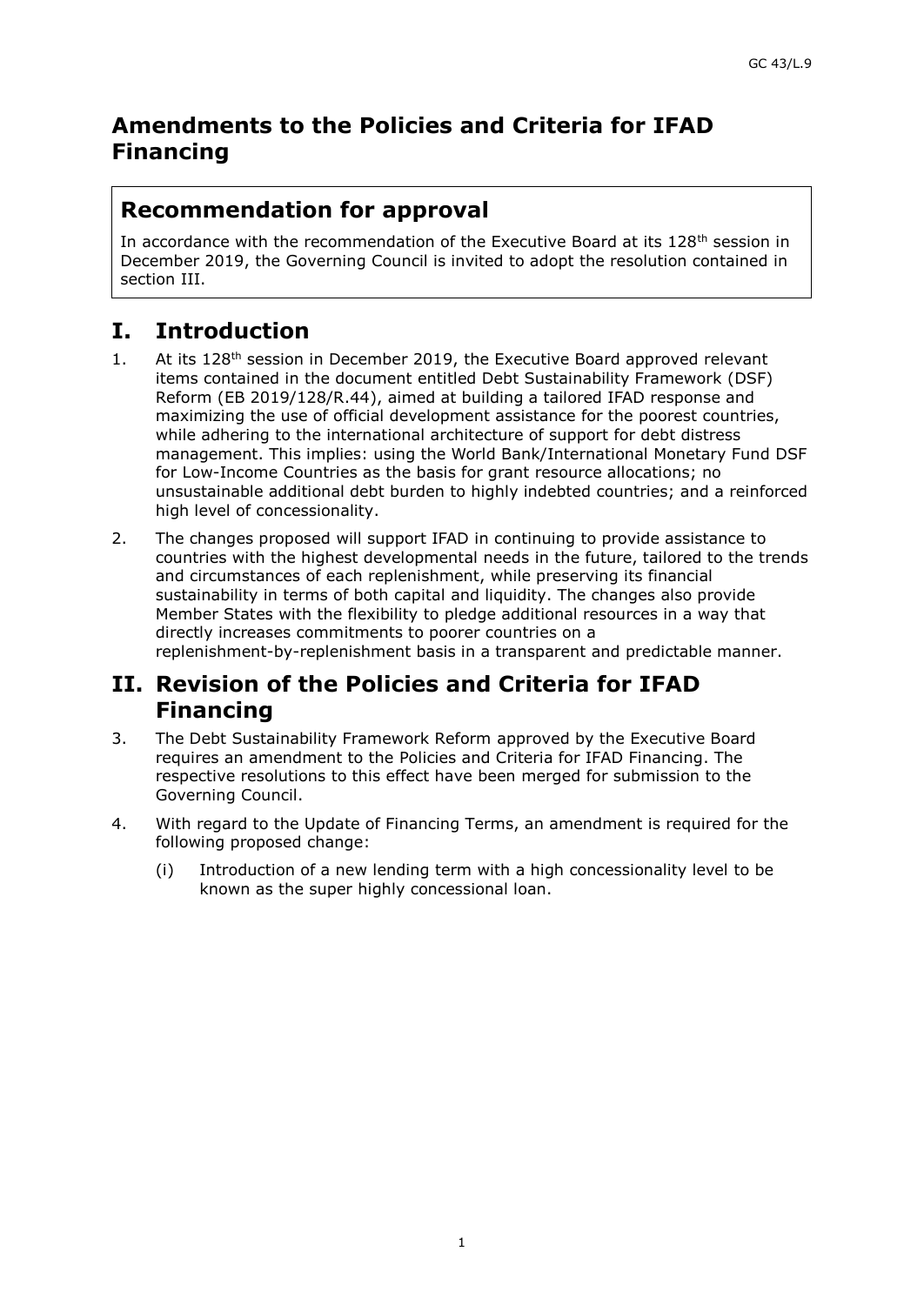## **III. Resolution**

In view of the foregoing, the Executive Board proposes the following resolution for adoption by the Governing Council at its forty-third session in February 2020.

### **Resolution …/XLIII Revision of the Policies and Criteria for IFAD Financing**

### **The Governing Council of IFAD,**

**Recalling** resolution 178/XXXVI, in which it decided upon the proposal of the Executive Board to approve the Policies and Criteria for IFAD Financing;

**Having reviewed** the proposed revisions to the Policies and Criteria for IFAD Financing submitted by the Executive Board as contained in document GC 43/L.9;

**Adopts** the proposed revisions to the Policies and Criteria for IFAD Financing, which shall take effect on 1 January 2022; and

#### **Hereby** decides:

Section I, paragraph 3 is hereby amended to read as follows (added text is underlined):

3. The Lending Policies and Criteria were amended by the Governing Council several times between 1994 and 1998, but the document was not updated or reviewed thereafter. In 2010, the Governing Council instructed the Executive Board to "submit to the thirty-fourth session of the Governing Council in 2011 revised Lending Policies and Criteria that shall take into account all developments since the last revision of the Lending Policies and Criteria in 1998 and express concisely and clearly the broad policies and criteria applicable to financing by the Fund." As a result, the Policies and Criteria for IFAD Financing were adopted by the Governing Council in February 2013. In 2018 and in 2019, the Policies and Criteria for IFAD Financing were amended to reflect changes required to give effect to the transition framework, to reflect IFAD's engagement with the private sector and to update the financing terms. In 2020, the Policies and Criteria for IFAD Financing were amended to reflect changes required to give effect to the new Debt Sustainability Framework measures.

In section IV, paragraph  $15.A(a)(iii)$  is hereby amended to read as follows (added text is underlined):

(iii) The conditions for super highly concessional, highly concessional, blend and ordinary lending terms shall be as follows:

In section IV, a new subparagraph  $(1)$  is added under paragraph  $15.A(a)(iii)$  and reads as follows (added text is underlined):

(1) Loans granted on super highly concessional terms shall be free of interest but bear a service charge on the principal amount outstanding of a tenth of one per cent (0.1 per cent) per annum for loans expressed in special drawing rights (SDR) and as determined by the Executive Board for other currencies on a financial equivalence basis, and have a maturity period of fifty (50) years (unless a shorter maturity is requested by the borrower), including a grace period of ten (10) years starting from the date of approval by the Executive